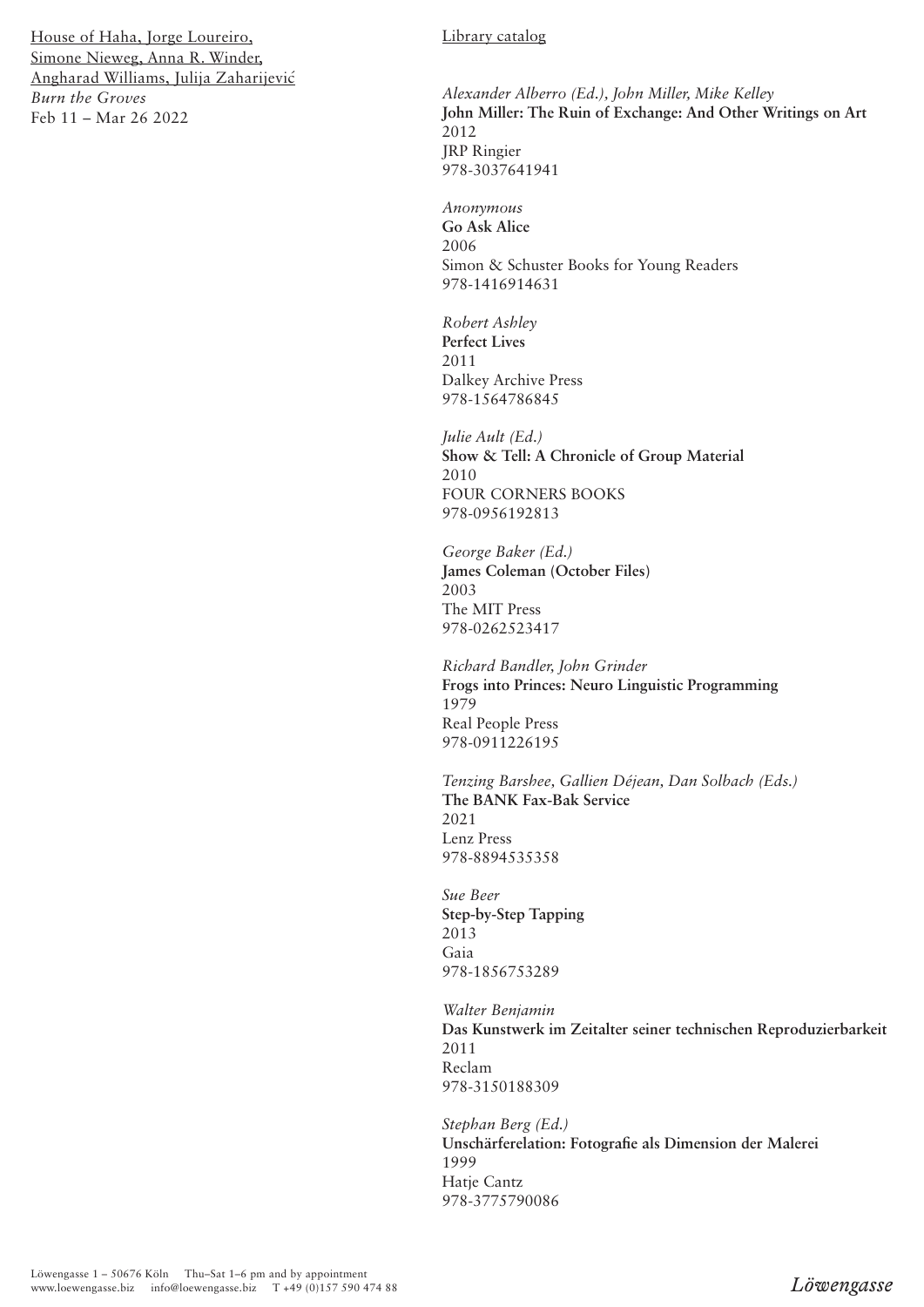### Library catalog

*Fernand Braudel* **Sozialgeschichte des 15.-18. Jahrhunderts: Der Alltag /Der Handel /Aufbruch zur Weltwirtschaft** 1990 Kindler 978-3463401386

*Benjamin H. Bratton* **The Stack: On Software and Sovereignty** 2016 The MIT Press 978-0262029575

*Benjamin H. D. Buchloh, Mercedes Vicente, Guy Brett, Lawrence McDonald, John Miller* **Darcy Lange: Study of an Artist at Work** 2008 Ikon Gallery Ltd 978-1904864509

*Augusto de Campos* **Despoesia** 1994 Perspectiva 978-8527304528

*Lewis Carroll* **Alice's Adventures in Wonderland and Through the Looking Glass** 2021 Reader's Library Classics 978-1954839199

*Kornei Chukovsky*  **From Two to Five** 1963 University of California Press 978-0520002388

*Moyra Davey* **Burn the Diaries** 2014 ICA & UNIV OF PENNSYLVANIA & M 978-0985337728

*Moyra Davey* **Mother Reader: Essential Writings on Motherhood** 2001 Seven Stories Press 978-1583220726

*Viktor Deak, Esteban Sarmiento, Gary J. Sawyer, Erhard Steffens, Sebastian Vogel* **Der lange Weg zum Menschen: Lebensbilder aus 7 Millionen Jahren Evolution** 2008 Spektrum Akademischer Verlag 978-3827419156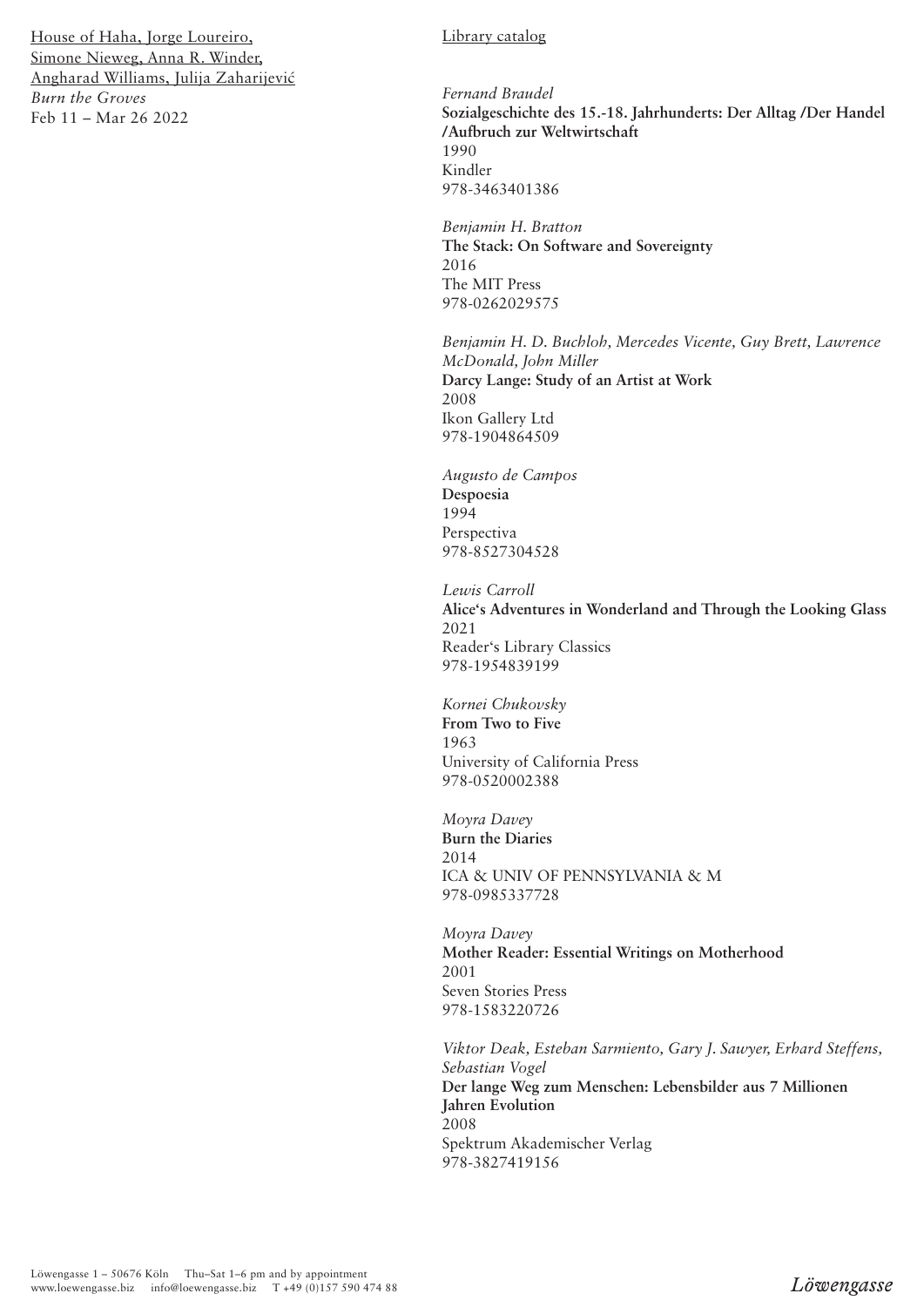### Library catalog

*Joshua Decter, Helmut Draxler et al.* **Exhibition as Social Intervention: 'Culture in Action' 1993** 2014 Walther König 978-3863354480

*Don DeLillo* **White Noise** 2011 Picador 978-0330524841

*Marguerite Duras* **Ah! Ernesto!** 1972 Insel Verlag 978-3458157250

*Marguerite Duras* **Summer Rain** 1992 Scribner 978-0684194035

*Maria Eichhorn* **The Artist's Contract** 2009 Walther König 978-3865604217

*Gustave Flaubert* **Bouvard and Pecuchet with The Dictionary of Received Ideas** 1976 Penguin Classics 978-0140443202

*Vilém Flusser* **Für eine Philosophie der Fotografie** 2018 European Photography 978-3923283484

*Manfred Heiting (Ed.), Mikhail Karasik* **The Soviet Photobook 1920–1941** 2015 Steidl 978-3958290310

*Will Holder, Falke Pisano* **Falke Pisano: Figures of Speech** 2010 JRP Ringier/Christoph Keller Editions 978-3037641101

*Valérie Knoll, Hannes Loichinger, Magnus Schäfer (Eds.)* **Dealing with––Some Texts, Images, and Thoughts Related to American Fine Arts, Co.** 2012 Sternberg Press 978-3943365283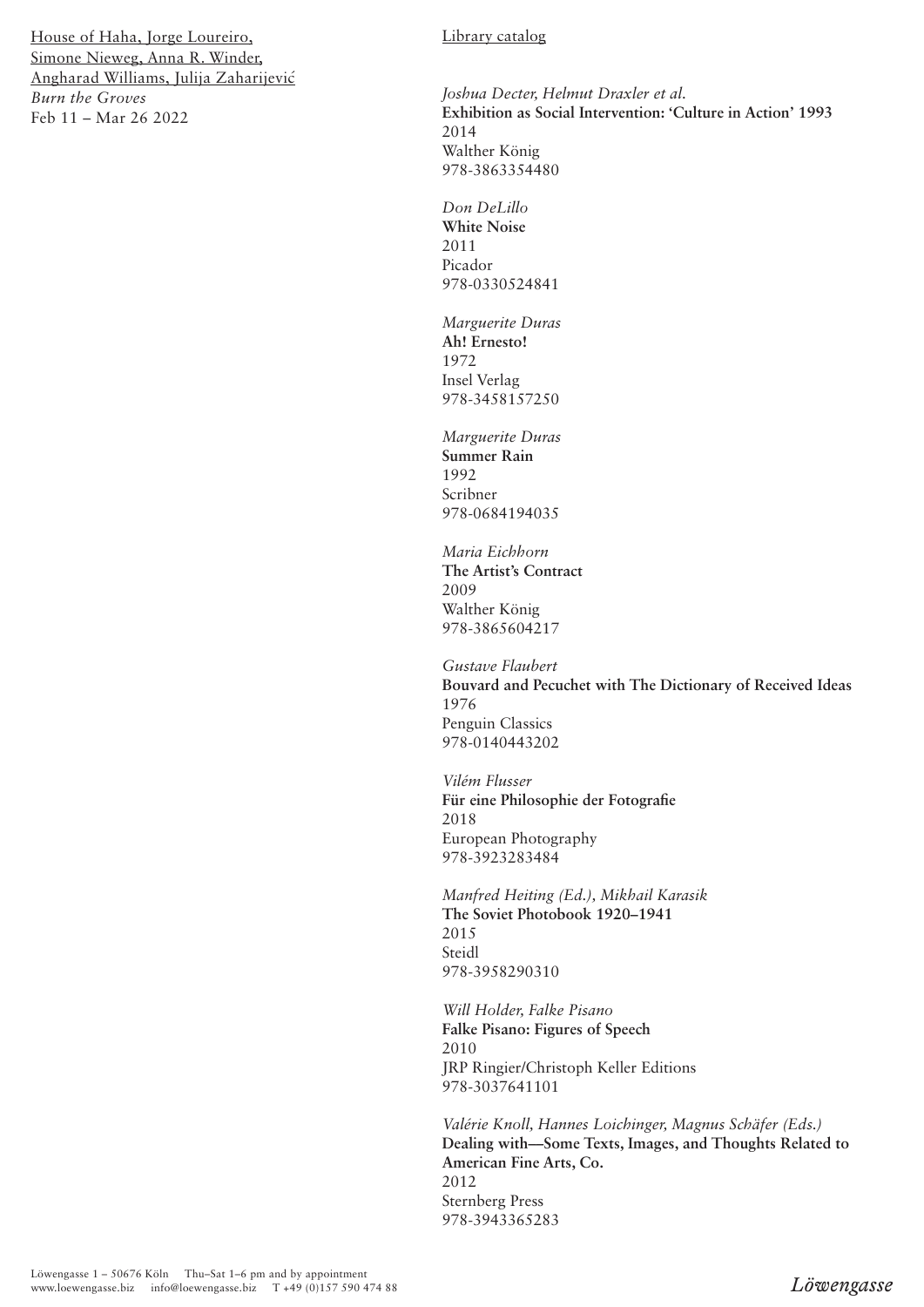# Library catalog

*Chris Kraus* **Social Practices**  2018 Semiotext(e) / Active Agents 978-1635900392

*Heinz Liesbrock* **Simone Nieweg: Natur der Menschen/ Nature Man-Made** 2012 Schirmer/Mosel 978-3829605830

*Beca Lipscombe, Lucy McKenzie (Eds.)* **Atelier EB: Passer-by** 2020 Walther König 978-3960987529

*Carla Lonzi, Giovanna Zapperi (Ed.)* **Selbstbewusstwerdung** 2021 b-books 978-3942214421

*Liza Lou (Ed.), Marcia Tucker* **a short life of trouble: forty years in the New York art world** 2008 University of California Press ISBN 978-0520257009

*Gabor Maté* **When the Body Says No: Understanding the Stress-Disease**  Connection 2011 Wiley 978-0470923351

*Christoph Menke, Juliane Rebentisch* **Kreation und Depression: Freiheit im gegenwärtigen Kapitalismus** 2012 Kadmos 978-3865991744

*V.S. Naipaul* **Miguel Street** 2002 Vintage 978-0375713873

*Henry Plummer* **Stillness and Light: The Silent Eloquence of Shaker Architecture** 2009 Indiana University Press 978-0253353627

*Paul B. Preciado* **Testo Junkie: Sex, Drugs, and Biopolitics in the Pharmacopornographic Era** 2013 The Feminist Press at CUNY 978-1558618374